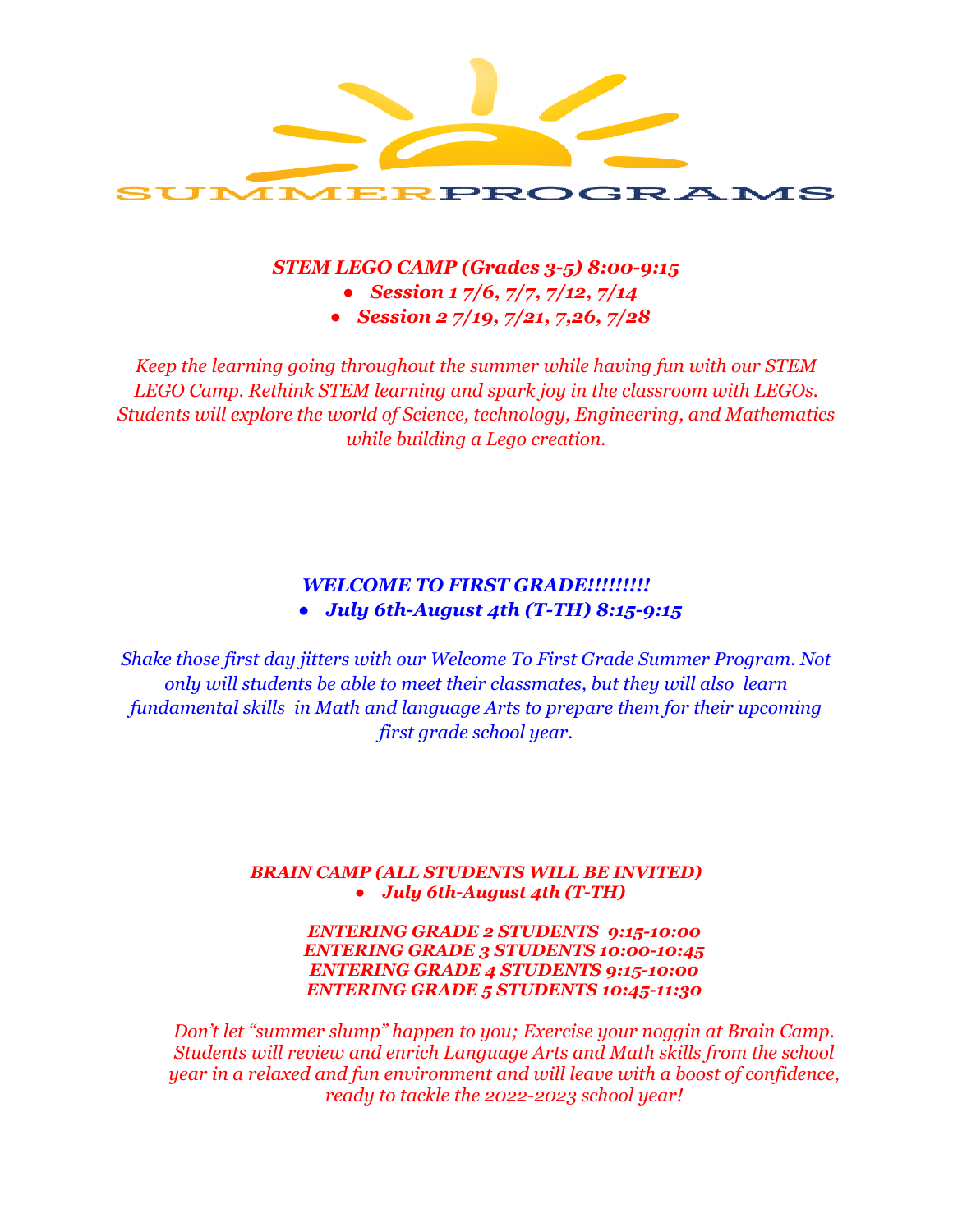

# *PRE-HIGH SUMMER READING PROGRAM ● July 7th-August 4th (TH) 8:00-10:00*

*Glide into Mrs. Walters's classroom on Thursday mornings for the Breakfast Club #SummerEdition. The doors will open on Thursday mornings from 8-10am to PreHigh students ready to tackle their summer reading assignments one week at a time! Students will spend the morning reading their assigned texts, working on their summer reading reflections, and engaging in meaningful discussions with their peers about the books chosen for this year's PreHigh students. Oh! And, of course, enjoying breakfast together before heading out to a day at the beach.*

# *MINDFULNESS (10-10:45) AND MINDFUL MOVEMENT (11-11:45) (Grades 4-8)*

## *● July 6th-August 4th (Mon & Tues)*

*Mindfulness Class-mindfulness is a health and well being practice. It is the act of being mindful and allowing one's thoughts to slow and using the breath to cultivate self awareness.. Through learned breathing and mindful techniques, students who are mindful can become less distracted and more engaging in lessons. Mindfulness improves mood, confidence, sleep, self-awareness, focus and anxiety.*

*Mindful Movement-Mindful movement incorporates meditation, breathing exercises and stretches that enable stress reduction, relaxation and rejuvenation. Research shows that mindful movement and meditation help improve physical and mental health, brain development, memory, enhance concentration, reduce stress, increase motivation and activity, provide better sleep quality, improve academic performance, and brighten one's mood.*